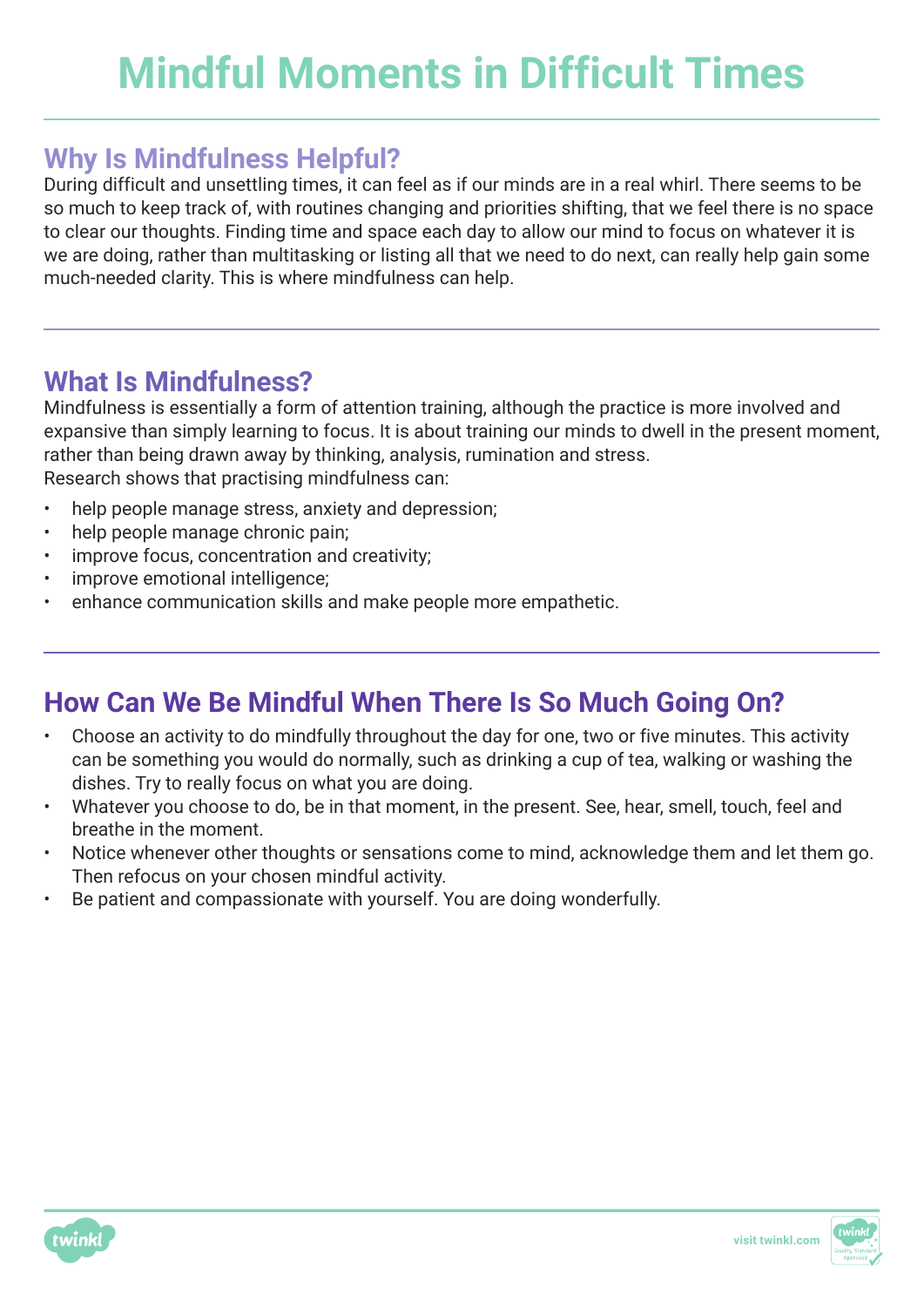Place your hands on your stomach, close your eyes and focus on your breathing for two minutes, simply noticing the rise and fall of your stomach as you breathe in and out.

Take your pencil or pen for a walk on the page for one minute. Move it slowly around the page smoothly and randomly, focusing on the shapes you are creating the whole time. Don't let the pencil or pen leave the page until the time is up.



Sit comfortably on the floor with your legs crossed in front of you. Imagine that there is a big balloon in your belly. Place your hands over your belly. Take a big deep breath in, sitting up straight and make your belly puff out as if it was a balloon filling with air. Then exhale slowly like you are letting the air out of a balloon a little at a time. As you let the air out, slowly roll your shoulders and bend forward. Repeat.

Sit on the floor with your legs comfortably crossed in front of you. Open your left hand and extend it slightly in front of you so it looks like an open starfish. Take your right hand and extend your pointer finger. Beginning with your left thumb, take your right pointer finger and go up the outside of the thumb while taking a deep breath in. Go down the inside of the thumb and breathe out deeply. Continue the deep breathing in while going up each finger and exhaling when going down each finger. Once you are finished, switch hands and repeat.